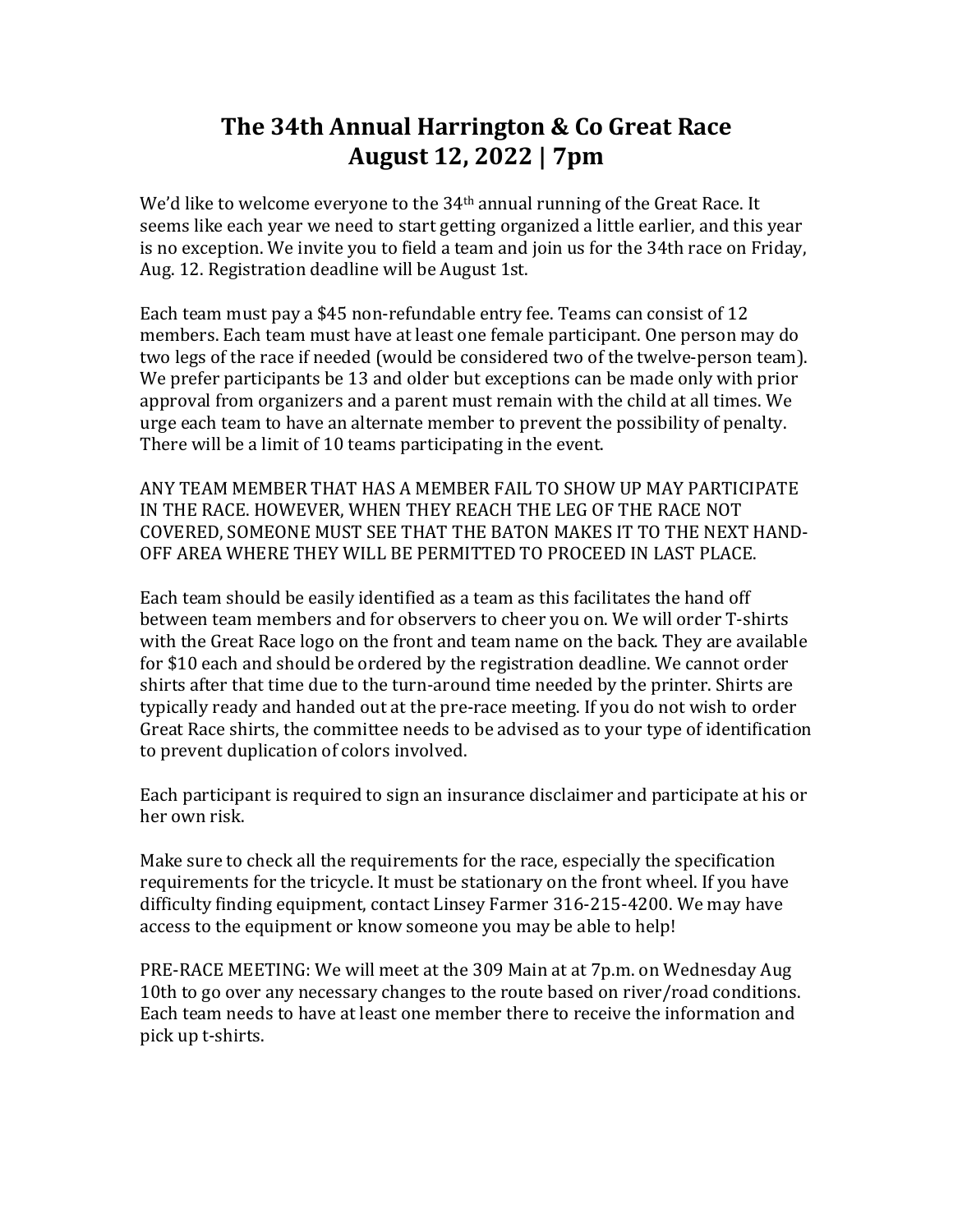#### **GENERAL RULES:**

- Each team needs to look like a team and easily recognized as such
- All baton exchanges must be in the designated areas. Failure to do so will result in a disqualification.
- Bicycles can be racing, mountain, or dirt (any speed)
- The person doing the tubing portion must be ON the tube. They cannot swim in the tube or pull the tube behind. They cannot use fins on hands or feet. They must use a kayak paddle (or another kind of paddle)

#### **EQUIPMENT NEEDED:**

- BATONS furnished by the committee
- TWO BICYCLES furnished by participants
- CANOE, PADDLES & LIFEJACKETS furnished by participants
- ROLLER SKATES OR ROLLERBLADES furnished by participants
- INNER TUBE furnished by committee
- PADDLE & LIFEJACKET FOR TUBER furnished by participants
- BASKETBALL furnished by participants
- TRICYCLE furnished by participants.
	- $\circ$  Not to exceed 26" front wheel and 12" rear wheels. It is to be of original design with no gears, chains or other mechanical devices that would enhance a 1 to 1 ratio. All tricycles will be front wheel drive and pedal will be stationary on the front axle (wheel). ALL TRIKES MUST BE APPROVED PRIOR TO RACE.
- Please provide water for your team. It is usually hot!

We look forward to hearing from you and hope to see you at the  $34<sup>th</sup>$ running of the Great Race!

Contact: Linsey Farmer 316-215-4200 or linseymfarmer8@gmail.com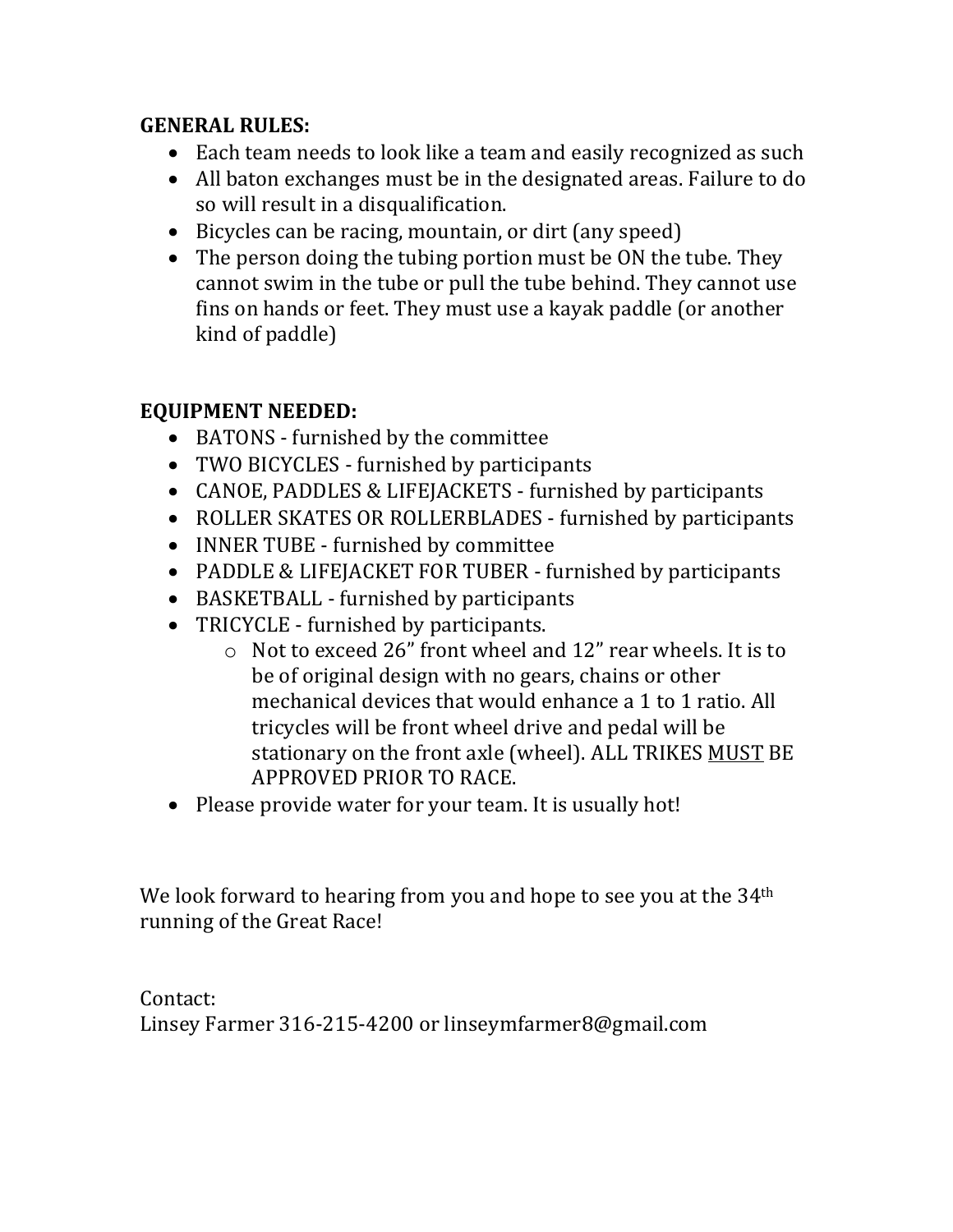### THE GREAT RACE 2022

 $1<sup>st</sup>$  Leg – **BIKE** – Starting at the railroad tracks, on the boom of the anvil shoot, bikes will proceed north across the bridge and on K89 to East St. then north to 24<sup>th</sup> St. where they will turn left and proceed west to Halstead Rd.

2<sup>nd</sup> Leg – **SKATE** – Skater will proceed south on Halstead Rd. to the drop point on the bridge and then drop the baton to the canoe team.

 $3<sup>rd</sup>$  Leg – **CANOE** – a two-person team (wearing life jackets) will be waiting in the area on the east side of the bridge. Ropes will be provided to hold them in place. After receiving the baton they will proceed down the river to a point near the ball diamond where the tuber will be waiting on the water to receive the baton.

 $4<sup>th</sup>$  Leg – **TUBE** – After receiving the baton, the tuber paddles down the river around a buoy marker and back up the river to the hand off point with the runner. The person doing the tubing must wear a lifejacket and be ON the tube. They cannot swim in the tube or pull it behind and may not use fins on hands or feet. Some type of paddle (like a kayak paddle) must be used.

\*This area hasn't been decided on yet and will depend on the condition of the riverbank. We try to find the best way to the water for the runner.

5<sup>th</sup> Leg – **RUN** – This two-part run is from the river to the north end **of the pool and then back to the top of the levee.** The runner will run from the riverbank, over the levee to the north end of the pool by the best route.

The runner should wait just outside the north gate of the pool until the swimmer has finished the required laps and the Ref tells the runner to start again. They will then proceed back to the top of the levee near the steps and hand off to the next runner. The runner needs to look out for spectators because they just will not move out of the way.

While at the pool, the Ref may have the runner lay down the baton or let you hold it.

 $6<sup>th</sup>$  Leg – **SWIM** – The swimmer will swim 3 laps (six lengths of the pool)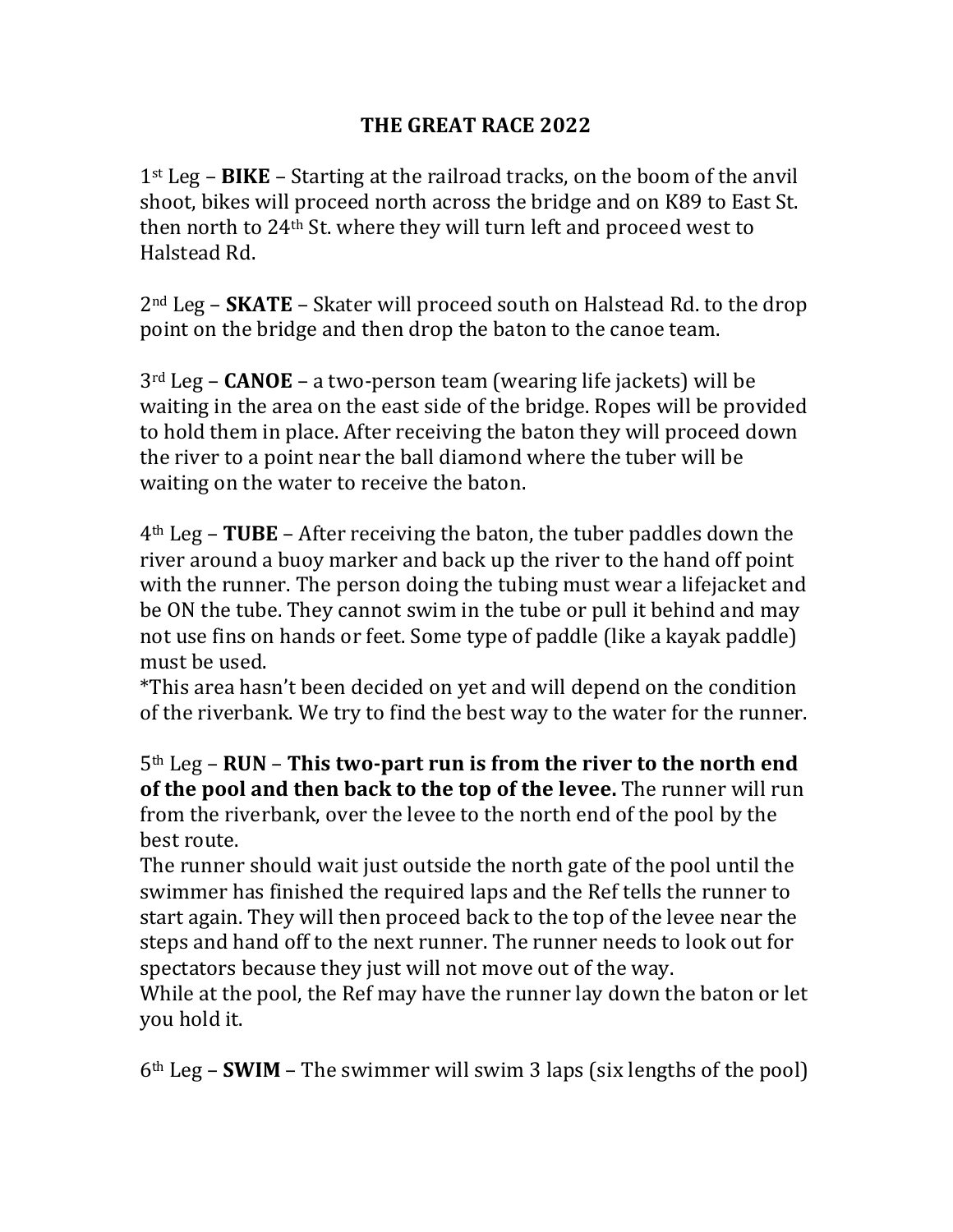7<sup>th</sup> Leg – LEVEE RUN – The runner will be on top of the levee in the area of the steps (the Ref will tell you where) and after handoff will proceed west to the handoff area on Halstead Rd. via the sidewalk on top of the levee.

 $8<sup>th</sup>$  Leg – **BIKE** – The biker will go from the floodgate on Halstead Rd. to 6<sup>th</sup> St. and then proceed east to Locust St. where they will hand off to the next runner.

9<sup>th</sup> Leg – **RUN** – This run has also has two parts. First, the runner will go from Locust St. to the basketball court at the Learning Center. They will wait for the free-throw shooter to make the required number of shots, and then proceed east to  $6<sup>th</sup>$  St. to where they will hand-off to the trike rider.

 $10<sup>th</sup>$  Leg – **FREE THROWS** – Must make 5 baskets from the free throw line, retrieving his own basketball between shots. \*Runner will proceed once this is accomplished.

 $11<sup>th</sup>$  Leg – **TRICYCLE** – After receiving the baton from the runner, trike riders will ride north to the finish line at 309 Main at Harrington and Co Building.

\*Any infraction of the rules can be cause for disqualification if called for by the official.

### *The trophy will be awarded at 309 Main*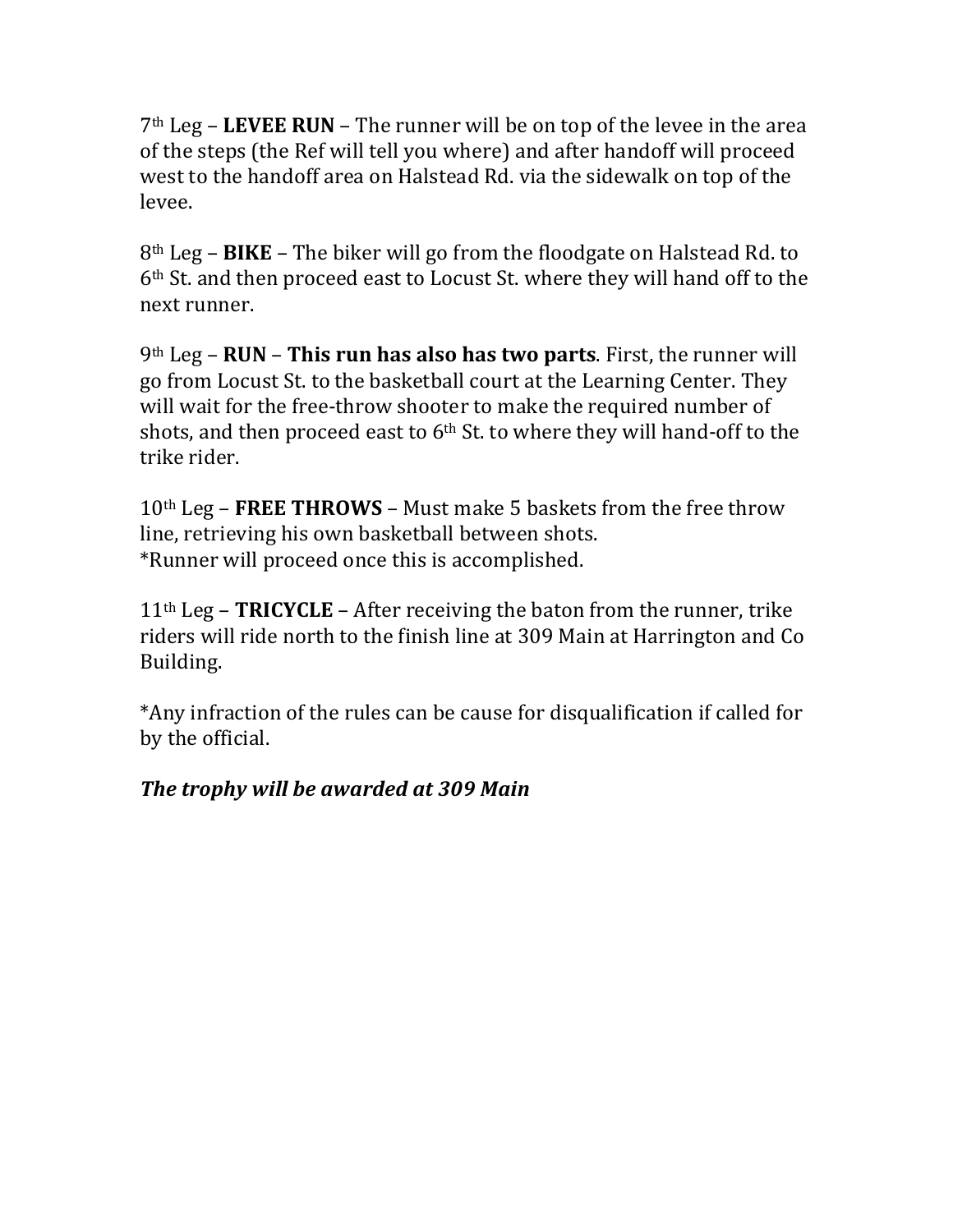Please make copies and have each participant sign one and return to use by race time.

### **RELEASE AND INDEMNITY**

I hereby, for myself, my heirs, executors and administrators, forever release, discharge and hold harmless, the City of Halstead, members of the Great Race Committee and all other interested parties, from any and all rights, claims, demand, liabilities, and actions **whatsoever that may accrue to me, or any person sponsored by me, as a result of any and all injuries or** death sustained by me and/or loss or damage of **equipment or property during The Great Race to be held** August 12, 2022 at or near Halstead, KS.

## **SIGNATURE \_\_\_\_\_\_\_\_\_\_\_\_\_\_\_\_\_\_\_\_\_\_\_\_\_\_\_\_\_\_\_\_\_\_\_\_\_\_\_\_\_\_\_\_\_\_\_\_\_\_\_\_\_\_\_\_\_**

**MINOR'S PARENT OR GUARDIAN SIGNATURE \_\_\_\_\_\_\_\_\_\_\_\_\_\_\_\_\_\_\_\_\_\_\_\_\_\_\_\_\_\_\_\_\_\_\_\_\_\_\_\_\_\_\_**

**WITNESS** 

**DATE \_\_\_\_\_\_\_\_\_\_\_\_\_\_\_\_\_\_\_\_\_\_\_\_\_\_\_\_\_\_\_\_\_\_\_\_\_\_\_\_\_\_\_\_\_\_\_\_\_\_\_\_\_\_\_\_\_\_\_\_\_\_\_\_\_**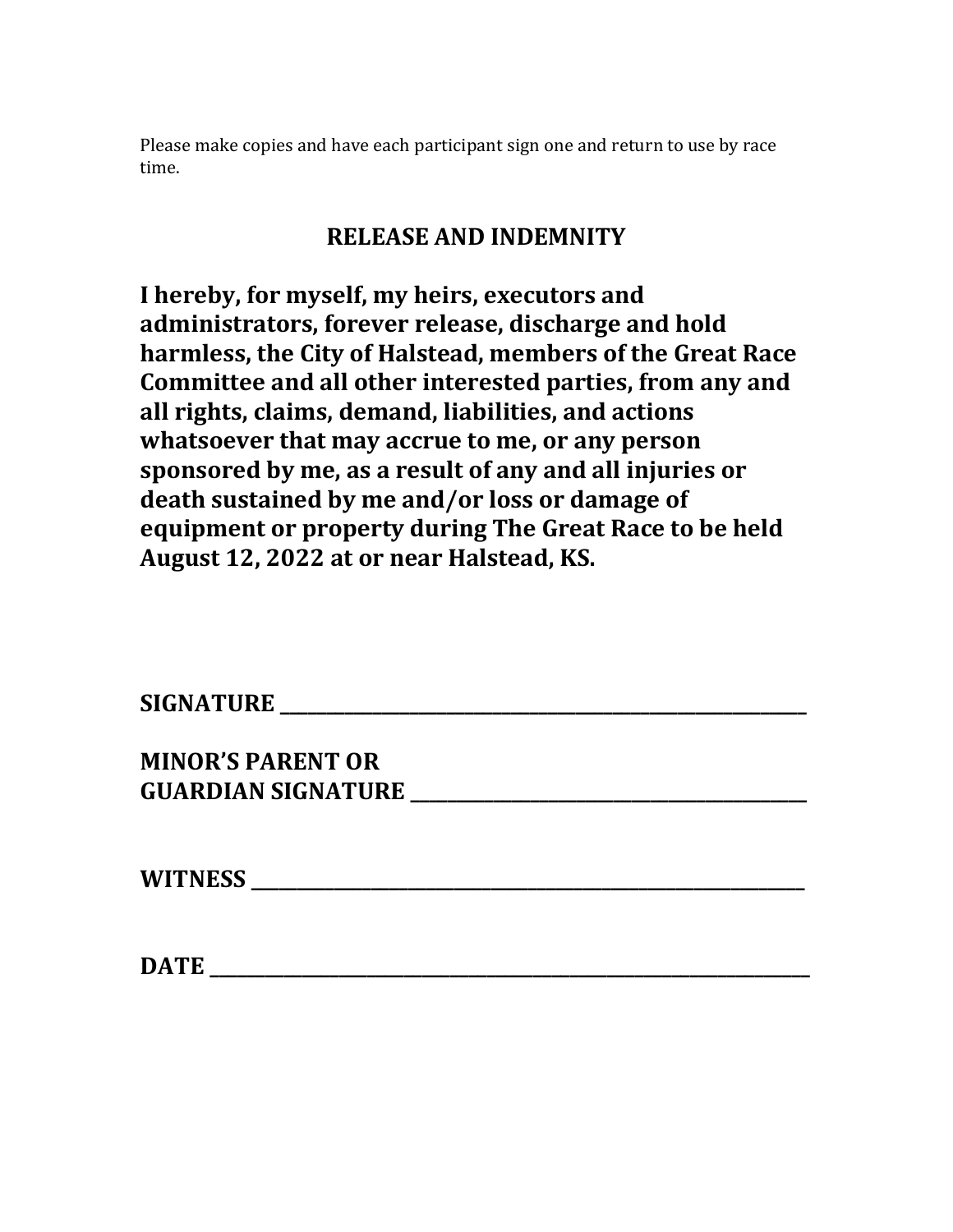### TEAM ROSTER 2022

(for your use only)